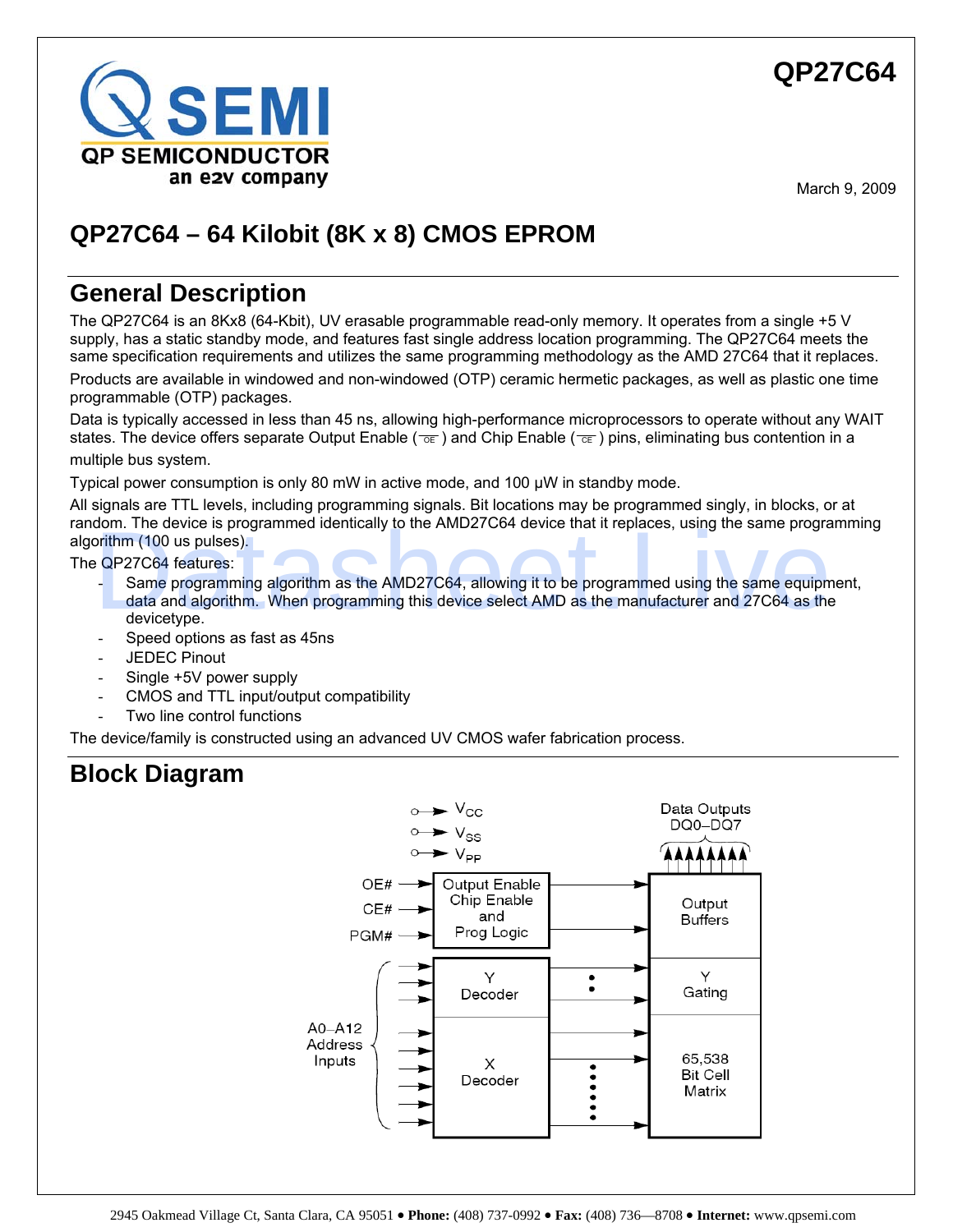| <b>Pin Name</b>                      | <b>Function</b>                |
|--------------------------------------|--------------------------------|
|                                      | <b>Address Inputs</b>          |
| $\frac{A_0 - A_{12}}{CE} \frac{}{E}$ | Chip Enable Input              |
| $D_{Q0} - D_{Q7}$                    | Data Input/Output              |
| $\overline{OE}$ ( $\overline{G}$ )   | <b>Output Enable Input</b>     |
| PGM (P)                              | Program Enable Input           |
| $V_{CC}$                             | V <sub>CC</sub> Supply Voltage |
| $V_{PP}$                             | Program Voltage Input          |
| <b>NC</b>                            | No Internal Connection         |

## **Connection Diagrams**



### **Functional Description**

#### **Device Erasure**

In order to clear all locations of their programmed contents, the device must be exposed to an ultraviolet light source. A dosage of 15 W seconds/cm<sup>2</sup> is required to completely erase the device. This dosage can be obtained by exposure to an ultraviolet lamp with a wavelength of 2537Å and an intensity of 12,000  $\mu$ W/cm<sup>2</sup> for 15 to 20 minutes. The device should be directly under and about one inch from the source, and all filters should be removed from the UV light source prior to erasure.

Note that all UV erasable devices will erase with light sources having wavelengths shorter than 4000Å, such as fluorescent light and sunlight. Although the erasure process happens over a much longer time period, exposure to any light source should be prevented for maximum system reliability. Simply cover the package window with an opaque label or substance.

#### **Device Programming**

Upon delivery, or after each erasure, the device has all of its bits in the "ONE", or HIGH state. "ZEROs" are loaded into the device through the programming procedure.

The device enters the programming mode when 12.75V ± 0.25V is applied to the V<sub>PP</sub> pin, and both  $\overline{CE}$  &  $\overline{PSM}$  are at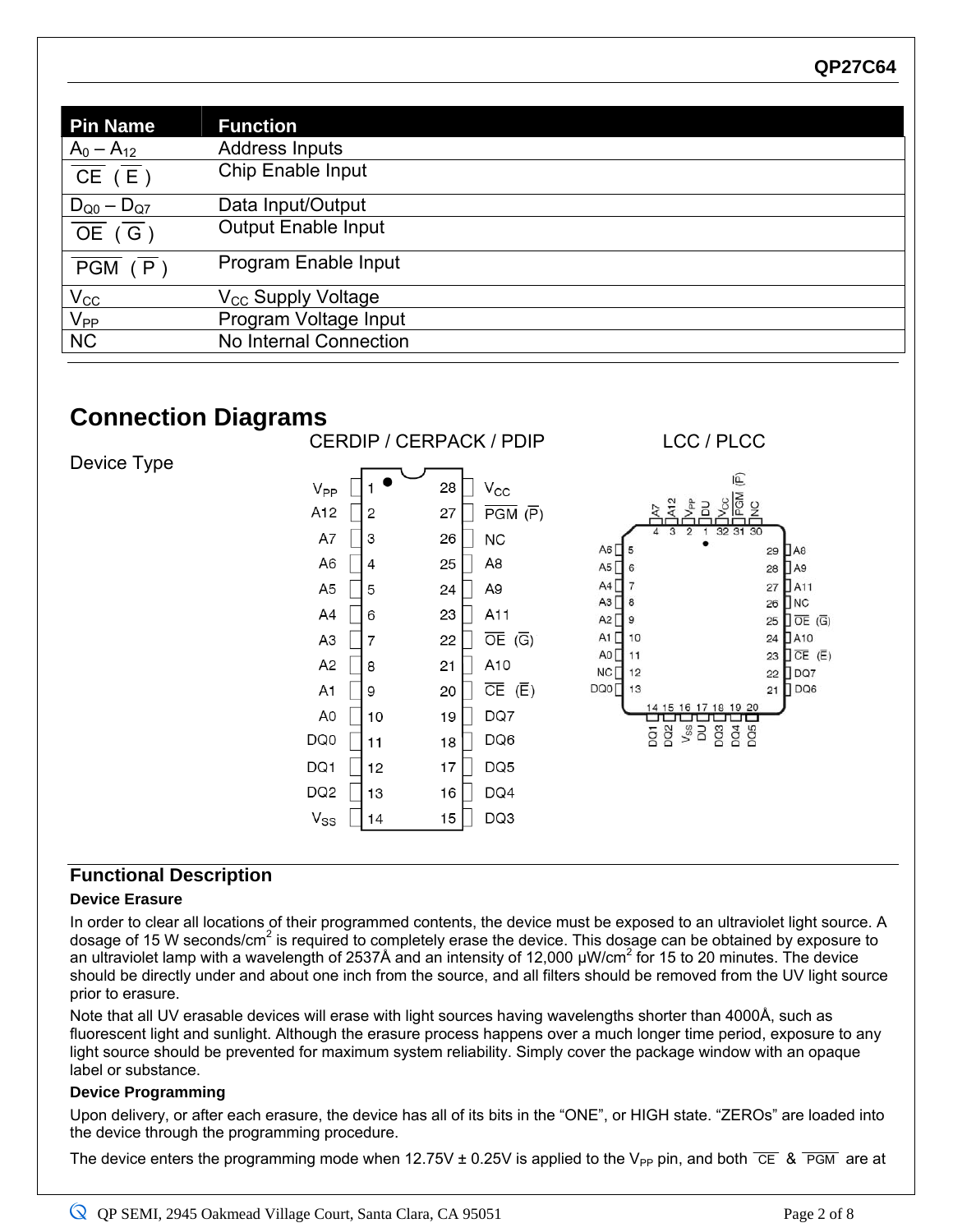#### $V_{IL}$ .

For programming, the data to be programmed is applied 8 bits in parallel to the data pins.

The programming algorithm uses a 100 μs programming pulse and gives each address only as many pulses as needed to reliably program the data. After each pulse is applied to a given address, the data in that address is verified. If the data does not verify, additional pulses are given until it verifies or the maximum pulses allowed is reached. This process is repeated while sequencing through each address of the device. This part of the algorithm is done with  $V_{CC}$  = 6.25 V to assure that each bit is programmed to a sufficiently high threshold voltage. After the final address is completed, the entire EPROM memory is verified at  $V_{CC}$  =  $V_{PP}$  = 5.25 V.

#### **Program Inhibit**

Programming different data to multiple devices in parallel is easily accomplished. Except for  $\overline{CE}$ , all like inputs of the

devices may be common. A TTL low-level program pulse applied to one device's  $\overline{CE}$  input with  $V_{PP}$  = 12.75 V  $\pm$  0.25 V

and  $\overline{PGM}$  LOW will program that particular device. A high-level  $\overline{CE}$  input inhibits the other devices from being

programmed.

#### **Program Verify**

Verification should be performed on the programmed bits to determine that they were correctly programmed. Verify should be performed with  $\overline{OE}$  and  $\overline{CE}$  at  $V_{II}$ ,  $\overline{PGM}$  at  $V_{III}$ , and  $V_{PP}$  between 12.5 V and 13.0 V.

#### **Autoselect Mode**

The autoselect mode provides manufacturer and device identification through identifier codes on DQ0–DQ7. This mode is primarily intended for programming equipment to automatically match a device to be programmed with its corresponding programming algorithm. This mode is functional in the  $25^{\circ}$ C  $\pm$  5°C ambient temperature range that is required when programming the device. To activate this mode, the programming equipment must force  $V_H$  on address line A9. Two identifier bytes may then be sequenced from the device outputs by toggling address line A0 from  $V_{IL}$  to  $V_{IH}$ (that is, changing the address from 00h to 01h). All other address lines must be held at  $V_{II}$  during the autoselect mode. Byte 0 (A0 =  $V_{II}$ ) represents the manufacturer code, and Byte 1 (A0 =  $V_{II}$ ), the device identifier code. Both codes have odd parity, with DQ7 as the parity bit.

#### **Read Mode**

To obtain data at the device outputs, Chip Enable ( $\overline{CE}$ ) and Output Enable ( $\overline{OE}$ ) must be driven low.  $\overline{CE}$  controls the power to the device and is typically used to select the device.  $\overline{OE}$  enables the device to output data, independent of

device selection. Addresses must be stable for at least  $t_{\text{ACC}}-t_{\text{OE}}$ .

#### **Standby Mode**

The device enters the CMOS standby mode when  $\overline{CE}$  is at  $V_{CC}$  ± 0.3 V. Maximum  $V_{CC}$  current is reduced to 100 µA. The device enters the TTL-standby mode when  $\overline{CE}$  is at  $V_{\text{IH}}$ . Maximum VCC current is reduced to 1.0 mA. When in either standby mode, the device places its outputs in a high-impedance state, independent of the  $\overline{OE}$  input.

#### **Output OR Connection**

To accommodate multiple memory connections, a two-line control function provides:

- Low memory power dissipation
- Assurance that output bus contention will not occur.

 $\overline{CE}$  should be decoded and used as the primary device selecting function, while  $\overline{OE}$  be made a common connection

to all devices in the array and connected to the READ line from the system control bus. This assures that all deselected memory devices are in their low-power standby mode and that the output pins are only active when data is desired from a particular memory device.

#### **System Applications**

During the switch between active and standby conditions, transient current peaks are produced on the rising and falling edges of Chip Enable. The magnitude of these transient current peaks is dependent on the output capacitance loading of the device. As a minimum, a 0.1μF ceramic capacitor (high frequency, low inductance) should be used on each device between  $V_{CC}$  and  $V_{SS}$  to minimize transient effects. In addition, to overcome the voltage drop caused by the inductive effects of the printed circuit board traces on EPROM arrays, a 4.7μF bulk electrolytic capacitor should be used between  $V_{\rm CC}$  and  $V_{\rm SS}$  for each eight devices. The location of the capacitor should be close to where the power supply is connected to the array.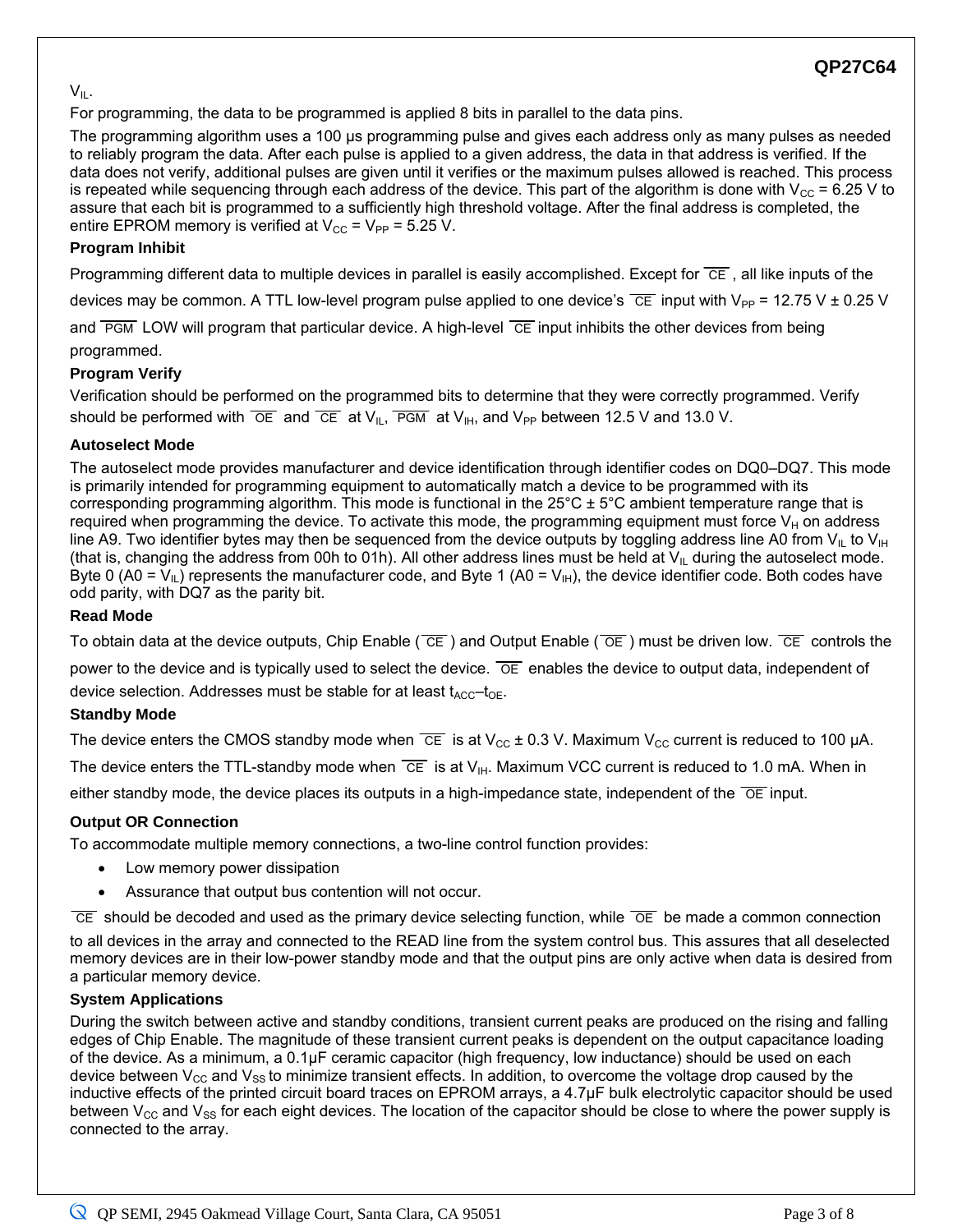## **MODE Select Table**

| <b>Mode</b>                                                                                                    | $\overline{\mathsf{CE}}$ | $\overline{OE}$         | <b>PGM</b>              | A <sub>0</sub>          | A <sub>9</sub>          | $V_{PP}$                | <b>Outputs</b>              | <b>Notes</b>                                                                                                                |
|----------------------------------------------------------------------------------------------------------------|--------------------------|-------------------------|-------------------------|-------------------------|-------------------------|-------------------------|-----------------------------|-----------------------------------------------------------------------------------------------------------------------------|
| Read                                                                                                           | $V_{IL}$                 | $V_{IL}$                | $\pmb{\mathsf{X}}$      | X                       | X                       | X                       | $D_{OUT}$                   | $\sqrt{1}$                                                                                                                  |
| <b>Output Disable</b>                                                                                          | $\sf X$                  | V <sub>IH</sub>         | X                       | $\overline{X}$          | X                       | $\sf X$                 | High Z                      | $\mathcal{N}$                                                                                                               |
| Standby (TTL)                                                                                                  | $V_{\text{IH}}$          | X                       | $\overline{\mathsf{X}}$ | $\sf X$                 | $\overline{X}$          | $\overline{\mathsf{X}}$ | High Z                      | $\sqrt{1}$                                                                                                                  |
| Standby (CMOS)                                                                                                 | $V_{\text{CC}}\pm0.3V$   | $\overline{\mathsf{X}}$ | $\overline{\sf x}$      | $\overline{\mathsf{x}}$ | $\overline{\mathsf{X}}$ | $\overline{\mathsf{X}}$ | High Z                      | $\sqrt{1}$                                                                                                                  |
| Program                                                                                                        | $V_{IL}$                 | $\overline{\mathsf{X}}$ | $V_{IL}$                | $\overline{X}$          | $\overline{\mathsf{X}}$ | $V_{\text{PE}}$         | $D_{IN}$                    | $\sqrt{1}$                                                                                                                  |
| Program Verify                                                                                                 | $V_{IL}$                 | $V_{IL}$                | $V_{\text{IH}}$         | $\sf X$                 | $\sf X$                 | $V_{PP}$                | $D_{\text{OUT}}$            | $\overline{1}$                                                                                                              |
| Program Inhibit                                                                                                | $V_{I H}$                | X                       | X                       | X                       | $\sf X$                 | $V_{PP}$                | High Z                      | $\sqrt{1}$                                                                                                                  |
| <b>Manufacturer Code</b>                                                                                       | $V_{IL}$                 | $V_{IL}$                | $\sf X$                 | $V_{IL}$                | $V_H$                   | $\sf X$                 | 01h                         | 11 12 13 14                                                                                                                 |
| <b>Device Code</b>                                                                                             | $V_{IL}$                 | $V_{IL}$                | X                       | V <sub>IH</sub>         | $V_{H}$                 | X                       | 15h                         | 11 12 13 14                                                                                                                 |
| Notes:                                                                                                         |                          |                         |                         |                         |                         |                         |                             |                                                                                                                             |
| $\mathbf{1}$<br>$X =$ Either $V_{\text{IH}}$ or $V_{\text{IIL}}$                                               |                          |                         |                         |                         |                         |                         |                             |                                                                                                                             |
| $V_H$ = 12.0V $\pm$ 0.5V<br>$\sqrt{2}$                                                                         |                          |                         |                         |                         |                         |                         |                             |                                                                                                                             |
| $\sqrt{3}$<br>$A_1 - A_8$ & $A_{10} - A_{12} = V_{11}$                                                         |                          |                         |                         |                         |                         |                         |                             |                                                                                                                             |
| $\setminus$ 4<br>Device Manufacture Code and Device ID match original AMD device for programming compatibility |                          |                         |                         |                         |                         |                         |                             |                                                                                                                             |
| <b>Absolute Maximum Ratings</b>                                                                                |                          |                         |                         |                         |                         |                         |                             | Stresses above the AMR may cause permanent damage, extended operation at AMR may degrade performance and affect reliability |
| <b>Condition</b>                                                                                               |                          |                         |                         |                         |                         |                         | <b>Units</b>                | <b>Notes</b>                                                                                                                |
|                                                                                                                |                          |                         |                         |                         |                         |                         |                             |                                                                                                                             |
| $-0.6$ to $+7.0$ Volts DC<br>Power Supply $(V_{\text{CC}})$                                                    |                          |                         |                         |                         |                         |                         |                             |                                                                                                                             |
| Voltage with Respect to Vss                                                                                    |                          |                         |                         |                         |                         |                         |                             |                                                                                                                             |
| All pins except A <sub>9</sub> , V <sub>PP</sub> , V <sub>CC</sub>                                             |                          |                         |                         |                         |                         |                         | -0.6 to $V_{CC}$ +0.6 Volts | 15 19                                                                                                                       |
| $A9$ and $VPP$                                                                                                 |                          |                         |                         |                         |                         |                         | $-0.6$ to 14 Volts          |                                                                                                                             |
| $\frac{\sqrt{6}}{\sqrt{2}}$<br>°C<br><b>Storage Temperature Range</b><br>$-65$ to $+150$                       |                          |                         |                         |                         |                         |                         |                             |                                                                                                                             |
| Lead Temperature (soldering, 10 seconds)<br>$+300$<br>$\rm ^{o}C$                                              |                          |                         |                         |                         |                         |                         |                             |                                                                                                                             |
| $^{\circ}C$<br>Junction Temperature $(T_J)$<br>$+150$<br>$\sqrt{7}$                                            |                          |                         |                         |                         |                         |                         |                             |                                                                                                                             |
| <b>Maximum Operating Temperature</b>                                                                           |                          |                         |                         |                         |                         |                         |                             |                                                                                                                             |
| $^{\circ}C$<br><b>Commercial Devices</b><br>0 to 70<br>\ <u>7</u>                                              |                          |                         |                         |                         |                         | $\overline{8}$          |                             |                                                                                                                             |
| $\frac{\sqrt{7}}{\sqrt{7}}$<br>$\frac{18}{18}$<br>$\rm ^{o}C$<br><b>Industrial Devices</b><br>$-40$ to 85      |                          |                         |                         |                         |                         |                         |                             |                                                                                                                             |
| $\rm ^{o}C$<br><b>Military Temperature Range</b><br>$-55$ to 125                                               |                          |                         |                         |                         |                         |                         |                             |                                                                                                                             |
| Data Retention<br>10<br>Years, minimum                                                                         |                          |                         |                         |                         |                         |                         |                             |                                                                                                                             |
| Device must not be removed from or inserted into a socket when $V_{CC}$ or $V_{PP}$ is applied.                |                          |                         |                         |                         |                         |                         |                             |                                                                                                                             |

| <b>Recommended Operating Conditions</b>                                                                                                    |                          |                 |                          |
|--------------------------------------------------------------------------------------------------------------------------------------------|--------------------------|-----------------|--------------------------|
| <b>Condition</b>                                                                                                                           |                          | <b>Units</b>    | <b>Notes</b>             |
|                                                                                                                                            |                          |                 |                          |
| Supply Voltage Range $(V_{CC})$                                                                                                            | 4.5 to 5.5 Volts DC      |                 |                          |
| Input or Output Voltage Range                                                                                                              | 0.0 to $V_{CC}$ Volts DC |                 | \5 \6                    |
| Minimum High-Level Input Voltage (V <sub>IH</sub> )                                                                                        | 2.0                      | <b>Volts DC</b> |                          |
| Maximum Low-Level Input Voltage $(V_{ L})$                                                                                                 | 0.8                      | <b>Volts DC</b> |                          |
| Case Operating Range $(T_c)$                                                                                                               |                          |                 |                          |
| <b>Commercial Devices</b>                                                                                                                  | 0 to 70 $\degree$ C      |                 | <u>\8</u>                |
| <b>Industrial Devices</b>                                                                                                                  | $-40$ to 85 °C           |                 | $\sqrt{8}$<br>$\sqrt{7}$ |
| <b>Military Temperature Range</b>                                                                                                          | $-55$ to 125 °C          |                 | ۱8<br>$\sqrt{7}$         |
|                                                                                                                                            |                          |                 |                          |
| $\sqrt{5}$ – Minimum DC Input Voltage on input or I/O pins –0.5V. During voltage transitions, the input may overshoot V <sub>SS</sub> to – |                          |                 |                          |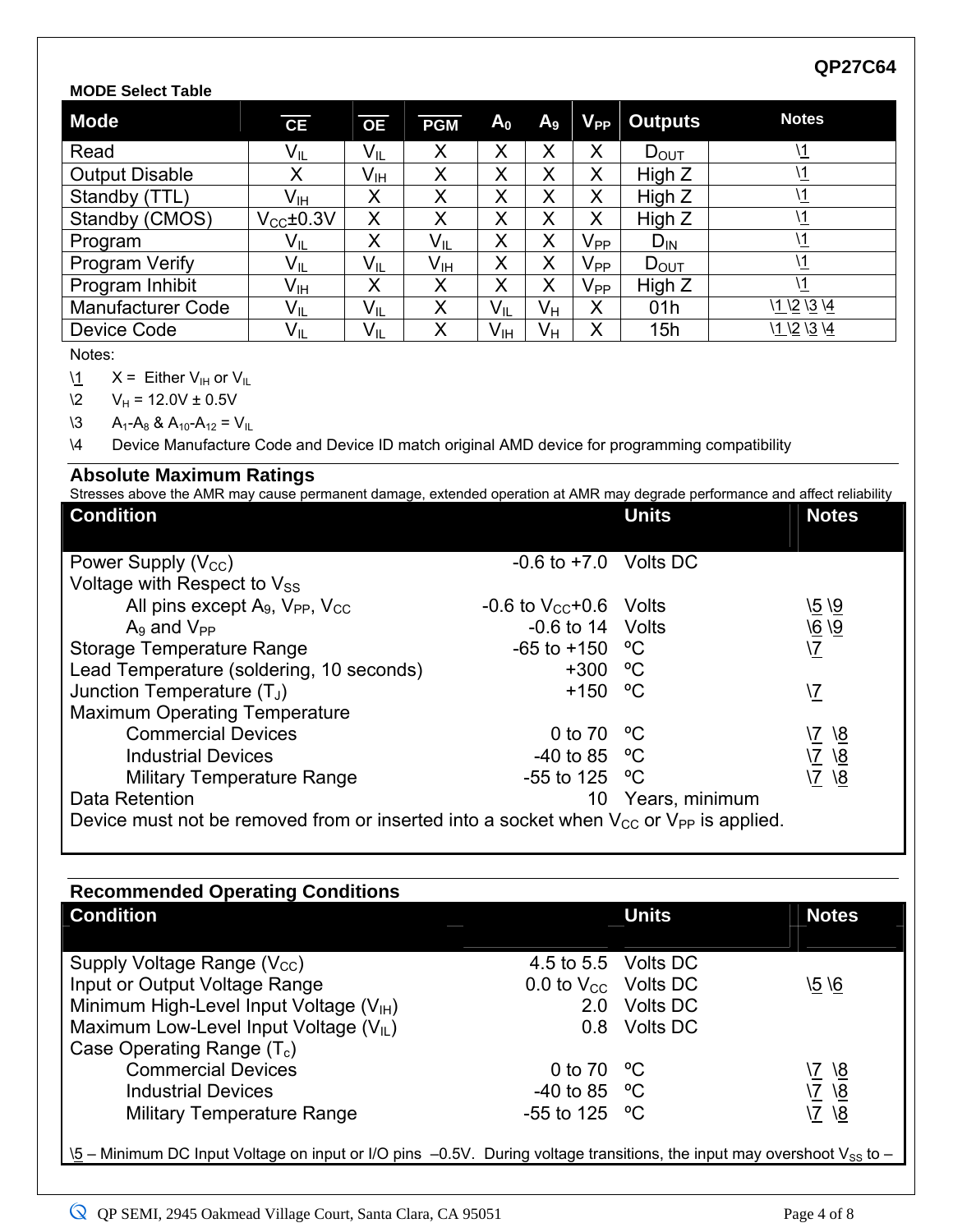2.0V for periods of up to 20ns. Maximum DC voltage on input and I/O pins is VCC+0.5V. During transitions, input and I/O pins may overshoot to  $V_{CC}$  +2.0V for periods up to 20ns.

- $\delta$  Minimum DC Input Voltage on A<sub>9</sub> is –0.5V. During voltage transitions, A<sub>9</sub> and V<sub>PP</sub> may overshoot V<sub>SS</sub> to –2.0V for periods of up to 20ns.  $A_9$  and  $V_{PP}$  must not exceed +13.5V at any time.
- $\Sigma$  Do not exceed 125°C T<sub>c</sub> or T<sub>J</sub> for plastic package devices.
- $\sqrt{8}$  Maximum PD, Maximum T<sub>J</sub> Are Not to Be Exceeded.
- $\sqrt{9}$  During transitions, the inputs may undershoot to –2.0 V dc for periods less than 20 ns.
- $10 V_{PP}$  may be connected directly to  $V_{CC}$  except during programming.

\11 – Qualification Only.

\12 – If not tested, shall be guaranteed to the limits specified.

| TABLE I - ELECTRICAL PERFORMANCE CHARACTERISTICS |               |                                                                                     |         |                |                |  |
|--------------------------------------------------|---------------|-------------------------------------------------------------------------------------|---------|----------------|----------------|--|
| Test                                             | Symbol        | Conditions<br>-55°C ≤TA≤+125°C<br><b>Unless Otherwise Specified</b>                 | Min     | Max            | Unit           |  |
|                                                  |               |                                                                                     |         |                |                |  |
| Input Load Current                               | Iц            | $V_{\text{IN}}$ = 5.5V or 0.0V<br>All other inputs at either V <sub>cc</sub> or GND | $-10.0$ | $+10.0$        | μA             |  |
| <b>Output Leakage Current</b>                    | $I_{LO}$      | $V_{\text{OIT}}$ = 5.5V or 0.0V                                                     | $-10.0$ | $+10.0$        | μA             |  |
| <b>Operating Current, TTL</b>                    | $I_{CC}$ TTL  | $\overline{OE} (\overline{G}) = V_{IL}$<br>70ns                                     |         | 65             | mA             |  |
|                                                  |               | $\overline{CE} (\overline{E}) = V_{IL}$<br>90ns                                     |         | 75             | mA             |  |
|                                                  |               | $V_{PP} = V_{CC}$<br><b>120ns</b>                                                   |         | 65             | mA             |  |
|                                                  |               | $O_0-O_7 = 0$ mA<br><b>150ns</b>                                                    |         | 60             | m <sub>A</sub> |  |
|                                                  |               | $f = 5 MHz$<br>200 <sub>ns</sub>                                                    |         | 30             | mA             |  |
|                                                  |               | 250 <sub>ns</sub>                                                                   |         | 30             | mA             |  |
|                                                  |               | 350ns                                                                               |         | 25             | mA             |  |
| <b>Operating Current, CMOS</b>                   | $I_{CC}$ CMOS | $\overline{OE}$ ( $\overline{G}$ ) = 0 Vdc 70ns                                     |         | 70             | mA             |  |
|                                                  |               | $\overline{CE} (\overline{E}) = 0 \text{ Vdc}$<br>90ns                              |         | 60             | mA             |  |
|                                                  |               | $V_{PP} = V_{CC}$<br><b>120ns</b>                                                   |         | 55             | mA             |  |
|                                                  |               | $O_0-O_7 = 0$ mA<br><b>150ns</b>                                                    |         | 50             | mA             |  |
|                                                  |               | $f = 5 MHz$<br>200 <sub>ns</sub>                                                    |         | 10             | mA             |  |
|                                                  |               | All other inputs<br>250 <sub>ns</sub>                                               |         | 10             | mA             |  |
|                                                  |               | at $V_{CC}$ or GND<br>350ns                                                         |         | 10             | m <sub>A</sub> |  |
| <b>Standby Current, TTL</b>                      | $I_{SB}$ ttl  | $\overline{OE}$ ( $\overline{G}$ ) = V <sub>IH</sub><br>70ns                        |         | 15             | mA             |  |
|                                                  |               | $\overline{CE} (\overline{E}) = V_{\text{IH}}$<br>90 <sub>ns</sub>                  |         | $\overline{2}$ | mA             |  |
|                                                  |               | <b>120ns</b><br>$f = 0$ MHz                                                         |         | $\overline{2}$ | mA             |  |
|                                                  |               | $O_0-O_7$ = disabled 150ns                                                          |         | $\overline{2}$ | mA             |  |
|                                                  |               | 200 <sub>ns</sub>                                                                   |         | 1              | mA             |  |
|                                                  |               | 250 <sub>ns</sub>                                                                   |         | 1              | mA             |  |
|                                                  |               | 350ns                                                                               |         | $\mathbf{1}$   | mA             |  |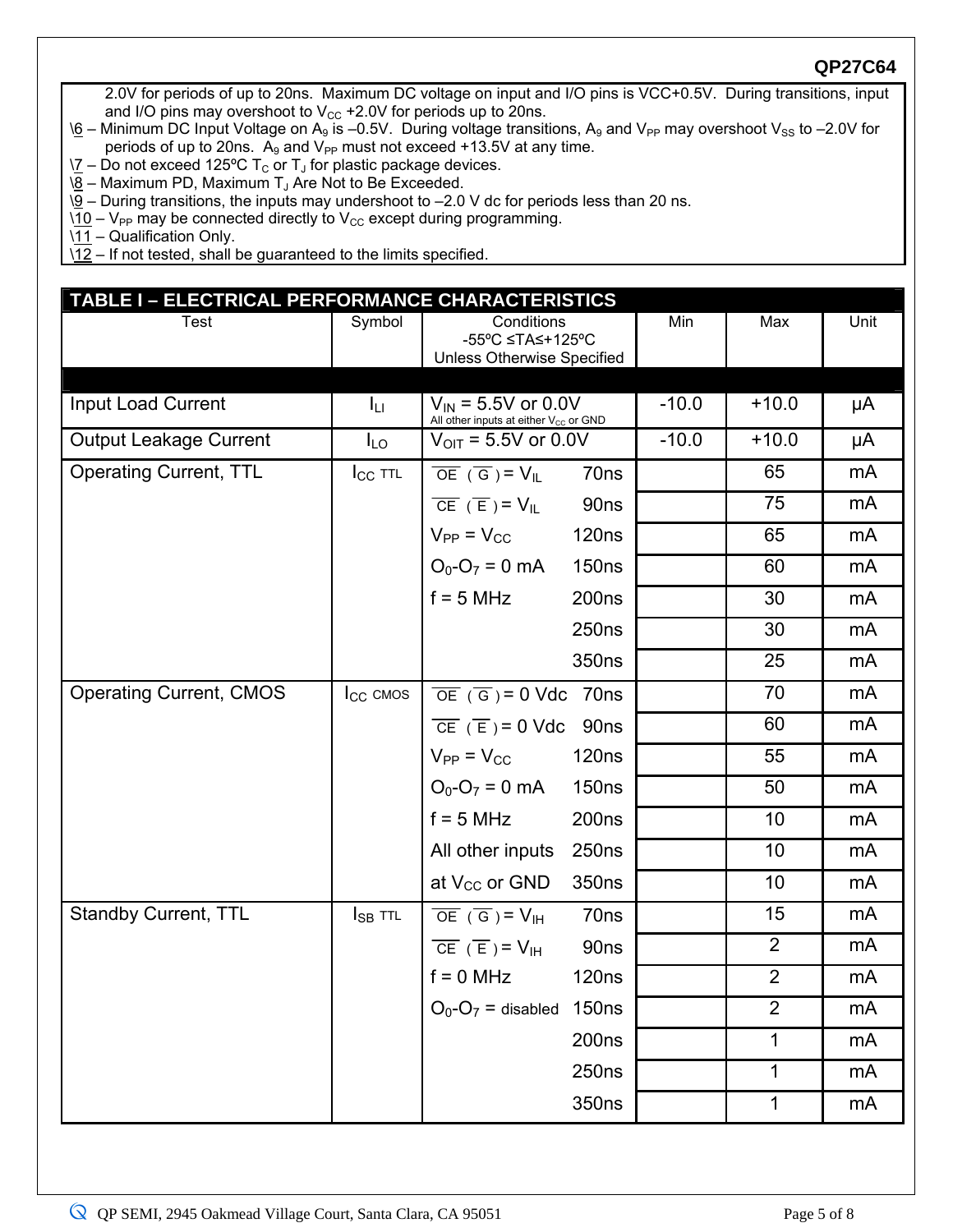| TABLE I - ELECTRICAL PERFORMANCE CHARACTERISTICS |                    |                                                                                                          |                    |              |        |
|--------------------------------------------------|--------------------|----------------------------------------------------------------------------------------------------------|--------------------|--------------|--------|
| Test                                             | Symbol             | Conditions<br>-55°C ≤TA≤+125°C<br>Unless Otherwise Specified                                             | Min                | Max          | Unit   |
| <b>Standby Current, CMOS</b>                     | $I_{SB}$ CMOS      | $\overline{OE}$ ( $\overline{G}$ ) = $V_{CC}$<br>70 <sub>ns</sub>                                        |                    | 500          | μA     |
|                                                  |                    | $\overline{CE}$ (E) = $V_{CC}$<br>90 <sub>ns</sub>                                                       |                    | 200          | μA     |
|                                                  |                    | $f = 0$ MHz<br>120 <sub>ns</sub>                                                                         |                    | 200          | μA     |
|                                                  |                    | $O_0-O_7$ = disabled 150ns                                                                               |                    | 200          | μA     |
|                                                  |                    | 200 <sub>ns</sub>                                                                                        |                    | 140          | μA     |
|                                                  |                    | 250 <sub>ns</sub>                                                                                        |                    | 140          | μA     |
|                                                  |                    | 350ns                                                                                                    |                    | 140          | μA     |
| V <sub>PP</sub> Read Current                     | $I_{PP}$           | $V_{PP} = V_{CC}$<br>$\overline{CE}$ (E) = $V_{CC} \pm 0.2V$                                             |                    | 100          | μA     |
| Input Low Voltage                                | $V_{IL}$           | $\overline{V_{PP}}$ = $V_{CC}$                                                                           |                    | 0.8          | $\vee$ |
| Input High Voltage                               | V <sub>IH</sub>    | $V_{PP} = V_{CC}$                                                                                        | 2.0                |              | V      |
| <b>Output Low Voltage</b>                        | $V_{OL}$           | $V_{IL} = 0.8 V, V_{IH} = 2.0 V$                                                                         | All except 70ns    | 0.45         | $\vee$ |
|                                                  |                    | $I_{OL}$ = 2.1 mA                                                                                        | 70ns only          | 0.40         | V      |
| <b>Output High Voltage</b>                       | $V_{OH}$           | $V_{IL} = 0.8 V, V_{IH} = 2.0 V$                                                                         | 2.4                |              | V      |
|                                                  |                    | $I_{OL} = -400 \mu A$                                                                                    |                    |              |        |
| <b>Output Short Circuit Current</b>              | $I_{OS}$           | $V_{\rm CC}$ = 5.5V, $V_{\rm OUT}$ =<br>0.0V<br>Duration not to exceed 1 second,<br>one output at a time |                    | 100          | mA     |
| V <sub>PP</sub> Read Voltage \10                 | $V_{PP}$           |                                                                                                          | $V_{\rm CC}$ - 0.7 | $V_{\rm CC}$ | V      |
| Input Capacitance \11                            | $C_{IN}$           | $V_{IN} = 0V$                                                                                            |                    | 10           | pF     |
| Output Capacitance \11                           | $C_{OUT}$          | $V_{\text{OUT}} = 0V$                                                                                    |                    | 12           | рF     |
| <b>Address to Output Delay</b>                   | $t_{\mathsf{ACC}}$ | $\overline{OE} (\overline{G}) = V_{IL}$<br>70ns                                                          |                    | 70           | ns     |
|                                                  |                    | $\overline{CE}$ (E)= $V_{IL}$<br>90ns                                                                    |                    | 90           | ns     |
|                                                  |                    | $V_{PP} = V_{CC}$<br><b>120ns</b>                                                                        |                    | 120          | ns     |
|                                                  |                    | <b>150ns</b>                                                                                             |                    | 150          | ns     |
|                                                  |                    | 200 <sub>ns</sub>                                                                                        |                    | 200          | ns     |
|                                                  |                    | 250 <sub>ns</sub>                                                                                        |                    | 250          | ns     |
|                                                  |                    | 350ns                                                                                                    |                    | 350          | ns     |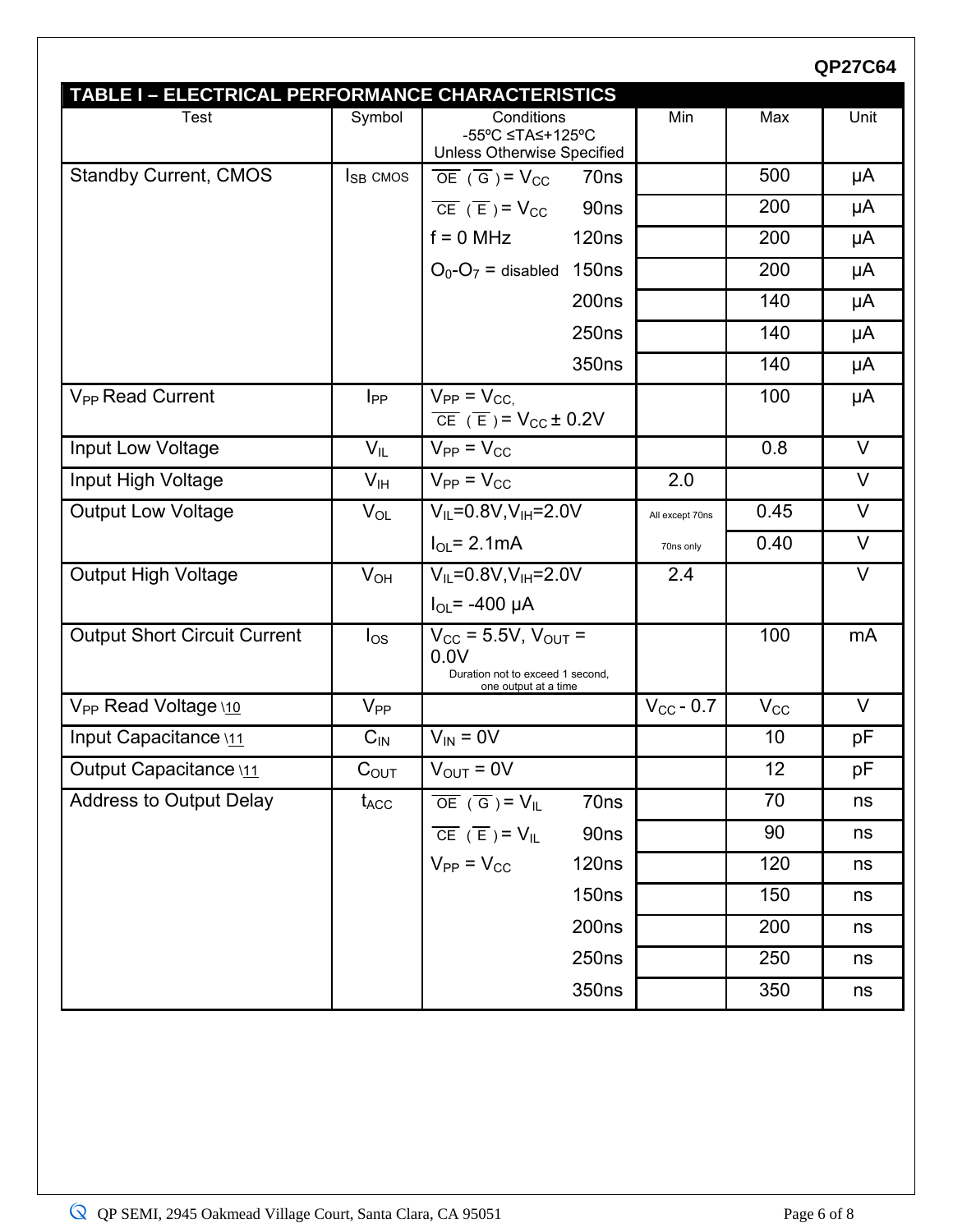|                                                          |          |                                                                     |                   |             |     | <b>QP27C64</b> |
|----------------------------------------------------------|----------|---------------------------------------------------------------------|-------------------|-------------|-----|----------------|
| TABLE I - ELECTRICAL PERFORMANCE CHARACTERISTICS<br>Test | Symbol   | Conditions                                                          |                   | Min         | Max | Unit           |
|                                                          |          | -55°C ≤TA≤+125°C<br><b>Unless Otherwise Specified</b>               |                   |             |     |                |
| $\overline{CE}$ to Output Delay                          | $T_{CE}$ | $\overline{OE}$ ( $\overline{G}$ ) = $V_{IL}$                       | 70ns              |             | 70  | ns             |
|                                                          |          | $V_{PP} = V_{CC}$                                                   | 90ns              |             | 90  | ns             |
|                                                          |          |                                                                     | <b>120ns</b>      |             | 120 | ns             |
|                                                          |          |                                                                     | <b>150ns</b>      |             | 150 | ns             |
|                                                          |          |                                                                     | 200 <sub>ns</sub> |             | 200 | ns             |
|                                                          |          |                                                                     | 250 <sub>ns</sub> |             | 250 | ns             |
|                                                          |          |                                                                     | 350ns             |             | 350 | ns             |
| $\overline{OE}$ to Output Delay                          | $T_{OE}$ | $\overline{\text{CE}} (\overline{\text{E}}) = \text{V}_{\text{IL}}$ | 70ns              |             | 30  | ns             |
|                                                          |          | $V_{PP} = V_{CC}$                                                   | 90ns              |             | 30  | ns             |
|                                                          |          |                                                                     | <b>120ns</b>      |             | 35  | ns             |
|                                                          |          |                                                                     | <b>150ns</b>      |             | 45  | ns             |
|                                                          |          |                                                                     | 200 <sub>ns</sub> |             | 75  | ns             |
|                                                          |          |                                                                     | 250 <sub>ns</sub> |             | 100 | ns             |
|                                                          |          |                                                                     | 350ns             |             | 120 | ns             |
| OE High to Output Float \12                              | $T_{DF}$ | $\overline{CE} (\overline{E}) = V_{IL}$                             | 70ns              | $\mathbf 0$ | 25  | ns             |
|                                                          |          | $V_{PP} = V_{CC}$                                                   | 90ns              | $\mathbf 0$ | 25  | ns             |
|                                                          |          |                                                                     | 120 <sub>ns</sub> | $\mathbf 0$ | 35  | ns             |
|                                                          |          |                                                                     | 150 <sub>ns</sub> | $\mathbf 0$ | 40  | ns             |
|                                                          |          |                                                                     | 200 <sub>ns</sub> | $\mathbf 0$ | 55  | ns             |
|                                                          |          |                                                                     | 250ns             | $\mathbf 0$ | 55  | ns             |
|                                                          |          |                                                                     | 350ns             | $\mathbf 0$ | 105 | ns             |
| Output hold from                                         | $T_{OH}$ | $\overline{CE}$ ( $\overline{E}$ ) = $V_{IL}$                       | 70ns              | 10          |     | ns             |
| Addresses, OE or CE                                      |          | $\overline{OE}$ ( $\overline{G}$ ) = $V_{IL}$                       | 90ns              | $\mathbf 0$ |     | ns             |
| Whichever Occurred First \12                             |          | $V_{PP} = V_{CC}$                                                   | 120 <sub>ns</sub> | $\mathbf 0$ |     | ns             |
|                                                          |          |                                                                     | <b>150ns</b>      | $\mathbf 0$ |     | ns             |
|                                                          |          |                                                                     | 200 <sub>ns</sub> | $\mathbf 0$ |     | ns             |
|                                                          |          |                                                                     | 250 <sub>ns</sub> | $\pmb{0}$   |     | ns             |
|                                                          |          |                                                                     | 350ns             | $\mathbf 0$ |     | ns             |